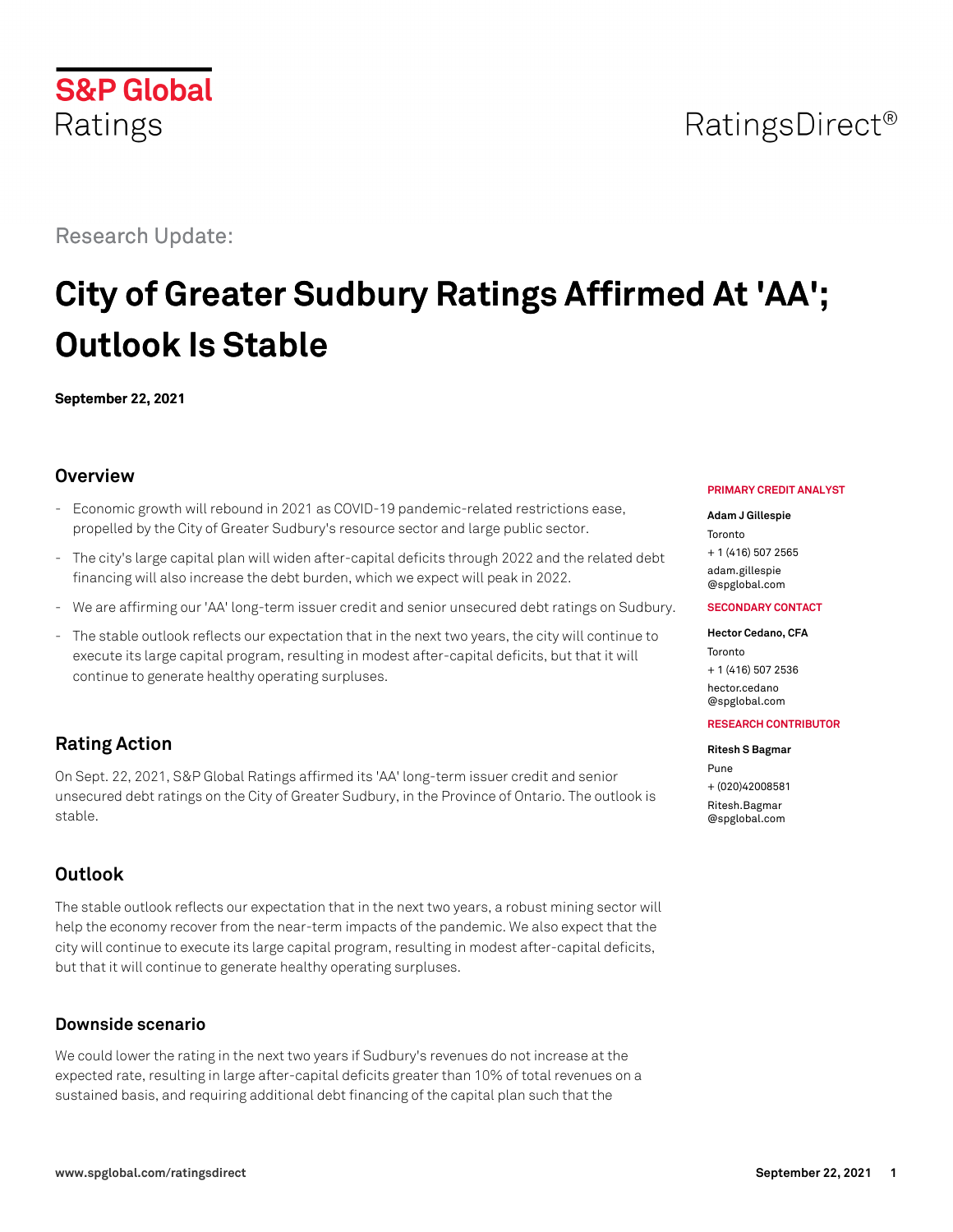#### **Research Update: City of Greater Sudbury Ratings Affirmed At 'AA'; Outlook Is Stable**

tax-supported debt burden exceeded 60% of operating revenues.

#### **Upside scenario**

We could raise the ratings if Sudbury manages to complete its extensive capital plan and achieve an after-capital surplus while the debt burden declines to less than 30% of operating revenues.

## **Rationale**

We expect that Sudbury's economy will rebound in 2021, buoyed by a healthy resource sector and large, stabilizing public sector. Although the city will continue to face operating challenges, its effective cost containment efforts will help ensure robust budgetary performance throughout the forecast horizon. Its ambitious capital plan will necessitate some further borrowing in the next two years, but we believe that the debt burden will be very manageable, and that liquidity will remain very strong.

### **Debt burden expected to peak in 2022 on borrowing for large capital plan.**

Overall, Sudbury's budgetary results outperformed our estimate for 2020 on a combination of extraordinary support from senior levels of government, cost mitigation strategies implemented in response to decreased demand for certain fee-based services, and lower-than-expected capital expenditures.

Although pandemic-related impacts on revenues and expenses have continued through 2021, we expect that revenues will resume a more normal growth trajectory in 2022, allowing the city to hold healthy operating surpluses of more than 14% of operating revenues on average in 2019-2023. We also expect that Sudbury will maintain fairly high levels of capital spending in the next several years, primarily to help address infrastructure requirements, and complete several large projects, including an arena, an art gallery/library, and a new conference center. Consequently, we believe that after-capital deficits will rise in the next two years to average a modest 2.5% of total revenue in our 2019-2023 base case.

In March 2020, Sudbury issued C\$200 million of bonds to finance several large, one-time projects, including an arena and event center. Based on the current capital financing plan, we expect the city to borrow about C\$100 million in 2022 and that tax-supported debt will peak at C\$327 million. This represents a significant increase from C\$61 million in debt outstanding at the end of 2019 and will push the city's debt burden to almost 54% of our forecast operating revenue by the end of 2022, before beginning to moderate. We expect that interest costs will remain very manageable at less than 2% of operating revenues on average in 2020-2022. We do not believe that the liabilities of Sudbury's related entities, Sudbury Airport Community Development Corp. and Greater Sudbury Utilities Inc., represent a material contingent liability risk, as we believe the likelihood of the city providing extraordinary support to them in a stress scenario is low.

Sudbury's credit profile is bolstered by what we view as an exceptional liquidity position and satisfactory access to external liquidity to meet financing needs. At the end of 2020, the city still held most of the proceeds from its most recent debt issue in short-term investments. Although we expect liquidity will decline as the related projects are completed in the next several years, we estimate that the city will maintain about C\$450 million of free cash in the next 12 months, sufficient to cover almost 20x the estimated debt service requirements.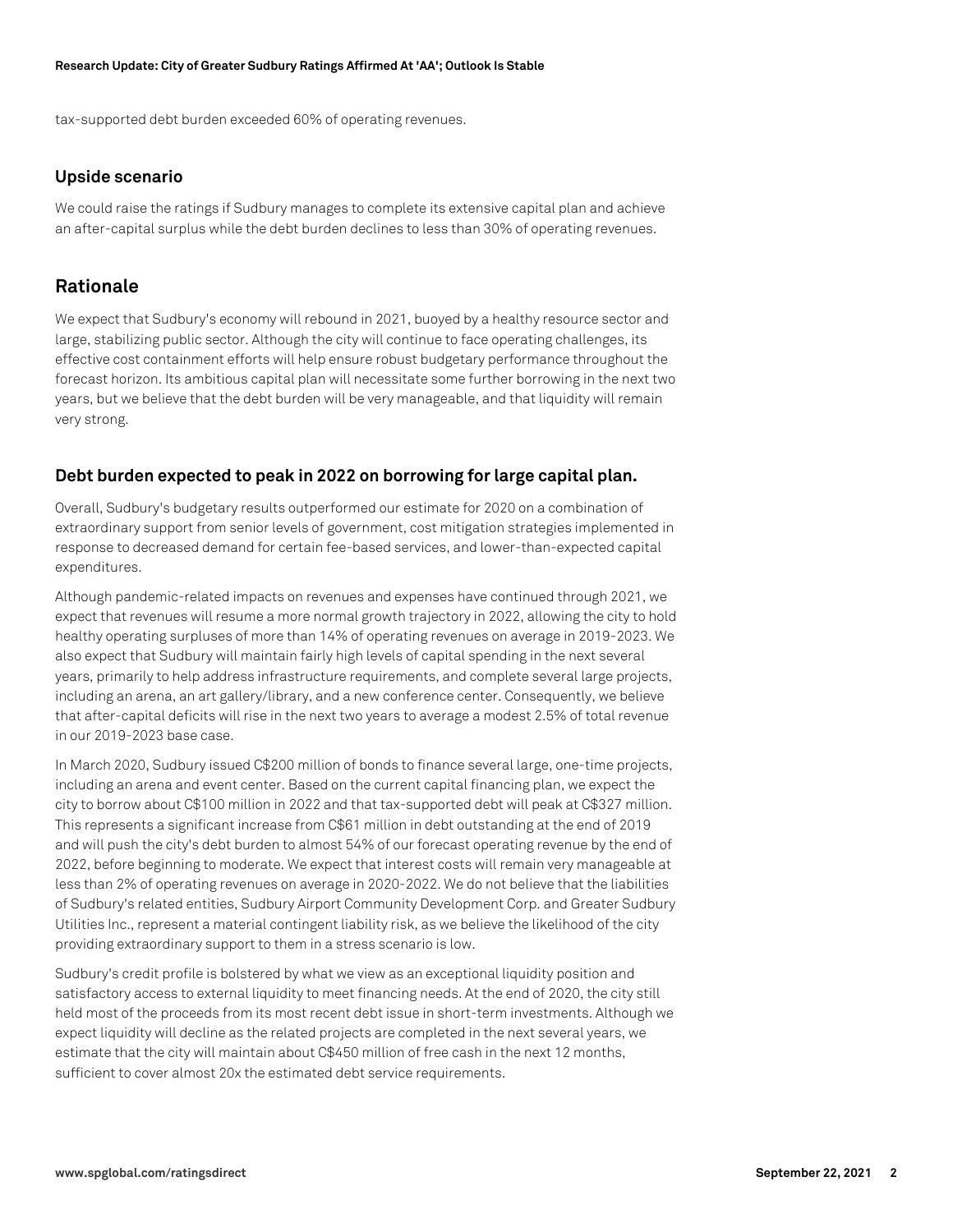# **A sizable public-sector presence helps offset exposure to the resource sector while strong financial management practices bolster the rating.**

We believe Sudbury's economy will begin to recover over the next two years as vaccination rates rise and pandemic-related restrictions ease. Despite the material impact that the pandemic has had on the city's economy, we believe Sudbury still demonstrates characteristics of a strong economy, with high median incomes and estimated GDP per capita about in line with that of the national economy at about US\$52,900. Sudbury's economy has been diversifying from its historical dependence on nickel mining and is now the major retail, health, and educational center for northeastern Ontario. The public sector (health care, school boards, higher education, and municipal and provincial administration) is a stabilizing force, in our view, and has become an important contributor to the local economy. Nevertheless, the resource sector, primarily nickel mining as well as related support services, remains a major contributor to the economy and accounts for about 20% of total local employment. We believe that the regional economy's relatively high reliance on mining, and in particular its exposure to the volatility of nickel prices, could affect Sudbury's revenue growth and expenditure needs in the future, and partially constrains our assessment of the economic profile.

In our view, Sudbury's financial management practices are strong, and largely in line with those of similarly rated peers. The city provides transparent, easy-to-access disclosure of pertinent information and prepares robust operating and capital budgets. Its annual operating and capital budgets reflect the broad goals outlined in the 10-year financial plan, which contains what we view as realistic assumptions. Similar to its Canadian peers, Sudbury can issue debt only to finance capital expenditures, and we believe it has prudent and conservative policies as well as a stable and well-qualified management team to govern its debt and liquidity management.

We believe Sudbury, like other Canadian municipalities, benefits from a very predictable and well-balanced local and regional government framework that has demonstrated a high degree of institutional stability. Although provincial governments mandate a significant proportion of municipal spending, they also provide operating fund transfers and impose fiscal restraint through legislative requirements to pass balanced operating budgets. Municipalities generally have the ability to match expenditures well with revenues, except for capital spending, which can be intensive. Operating surpluses typically fund capital expenditures and future liabilities (such as postemployment obligations and landfill closure costs) through reserve contributions.

# **Key Statistics**

Table 1

# **City of Greater Sudbury -- Selected Indicators**

| (Mil. C\$)                                  | --Year ended Dec. 31-- |      |        |        |        |
|---------------------------------------------|------------------------|------|--------|--------|--------|
|                                             | 2019                   | 2020 | 2021bc | 2022bc | 2023bc |
| Operating revenues                          | 560                    | 581  | 589    | 611    | 636    |
| Operating expenditures                      | 492                    | 485  | 502    | 522    | 540    |
| Operating balance                           | 68                     | 96   | 86     | 89     | 96     |
| Operating balance (% of operating revenues) | 12.1                   | 16.6 | 14.7   | 14.5   | 15.0   |
| Capital revenues                            | 41                     | 27   | 43     | 52     | 45     |
| Capital expenditures                        | 104                    | 134  | 149    | 182    | 155    |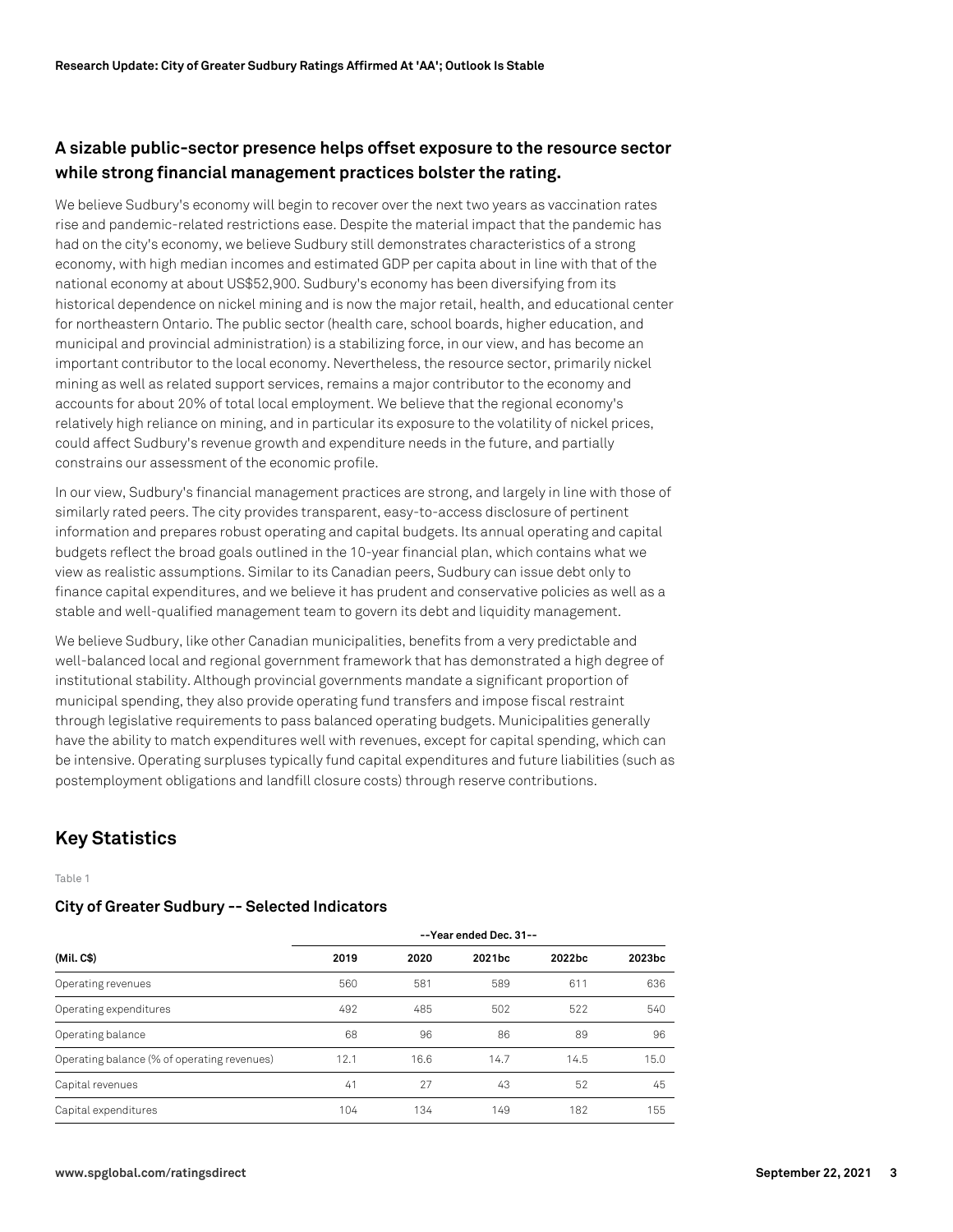Table 1

#### **City of Greater Sudbury -- Selected Indicators (cont.)**

| (Mil. C\$)                                                   | --Year ended Dec. 31-- |        |        |        |                    |
|--------------------------------------------------------------|------------------------|--------|--------|--------|--------------------|
|                                                              | 2019                   | 2020   | 2021bc | 2022bc | 2023 <sub>bc</sub> |
| Balance after capital accounts                               | 5                      | (11)   | (20)   | (41)   | (15)               |
| Balance after capital accounts (% of total<br>revenues)      | 0.9                    | (1.7)  | (3.1)  | (6.2)  | (2.1)              |
| Debt repaid                                                  | 4                      | 8      | 9      | 12     | 11                 |
| Gross borrowings                                             | 0                      | 200    | 0      | 98     | 0                  |
| Balance after borrowings                                     | 1                      | 181    | (29)   | 45     | (26)               |
| Direct debt (outstanding at year-end)                        | 61                     | 256    | 243    | 327    | 312                |
| Direct debt (% of operating revenues)                        | 10.9                   | 44.1   | 41.2   | 53.6   | 49.0               |
| Tax-supported debt (outstanding at year-end)                 | 61                     | 256    | 243    | 327    | 312                |
| Tax-supported debt (% of consolidated<br>operating revenues) | 10.9                   | 44.1   | 41.2   | 53.6   | 49.0               |
| Interest (% of operating revenues)                           | 0.5                    | 1.1    | 1.2    | 1.6    | 1.5                |
| National GDP per capita (single units)                       | 61,466                 | 58,016 | 65,195 | 67,992 | 69,683             |

The data and ratios above result in part from S&P Global Ratings' own calculations, drawing on national as well as international sources, reflecting S&P Global Ratings' independent view on the timeliness, coverage, accuracy, credibility, and usability of available information. The main sources are the financial statements and budgets, as provided by the issuer. bc--Base case reflects S&P Global Ratings' expectations of the most likely scenario.

# **Ratings Score Snapshot**

Table 2

#### **City of Greater Sudbury -- Ratings Score Snapshot**

| Key rating factors         | Score          |
|----------------------------|----------------|
| Institutional framework    | $\mathcal{P}$  |
| Economy                    | $\mathcal{P}$  |
| Financial management       | $\mathcal{P}$  |
| Budgetary perfomance       | $\mathfrak{D}$ |
| Liquidity                  |                |
| Debt burden                | $\mathfrak{D}$ |
| Stand-alone credit profile | aa             |
| Issuer credit rating       | AA             |

S&P Global Ratings bases its ratings on non-U.S. local and regional governments (LRGs) on the six main rating factors in this table. In the "Methodology For Rating Local And Regional Governments Outside Of The U.S.," published on July 15, 2019, we explain the steps we follow to derive the global scale foreign currency rating on each LRG. The institutional framework is assessed on a six-point scale: 1 is the strongest and 6 the weakest score. Our assessments of economy, financial management, budgetary performance, liquidity, and debt burden are on a five-point scale, with 1 being the strongest score and 5 the weakest.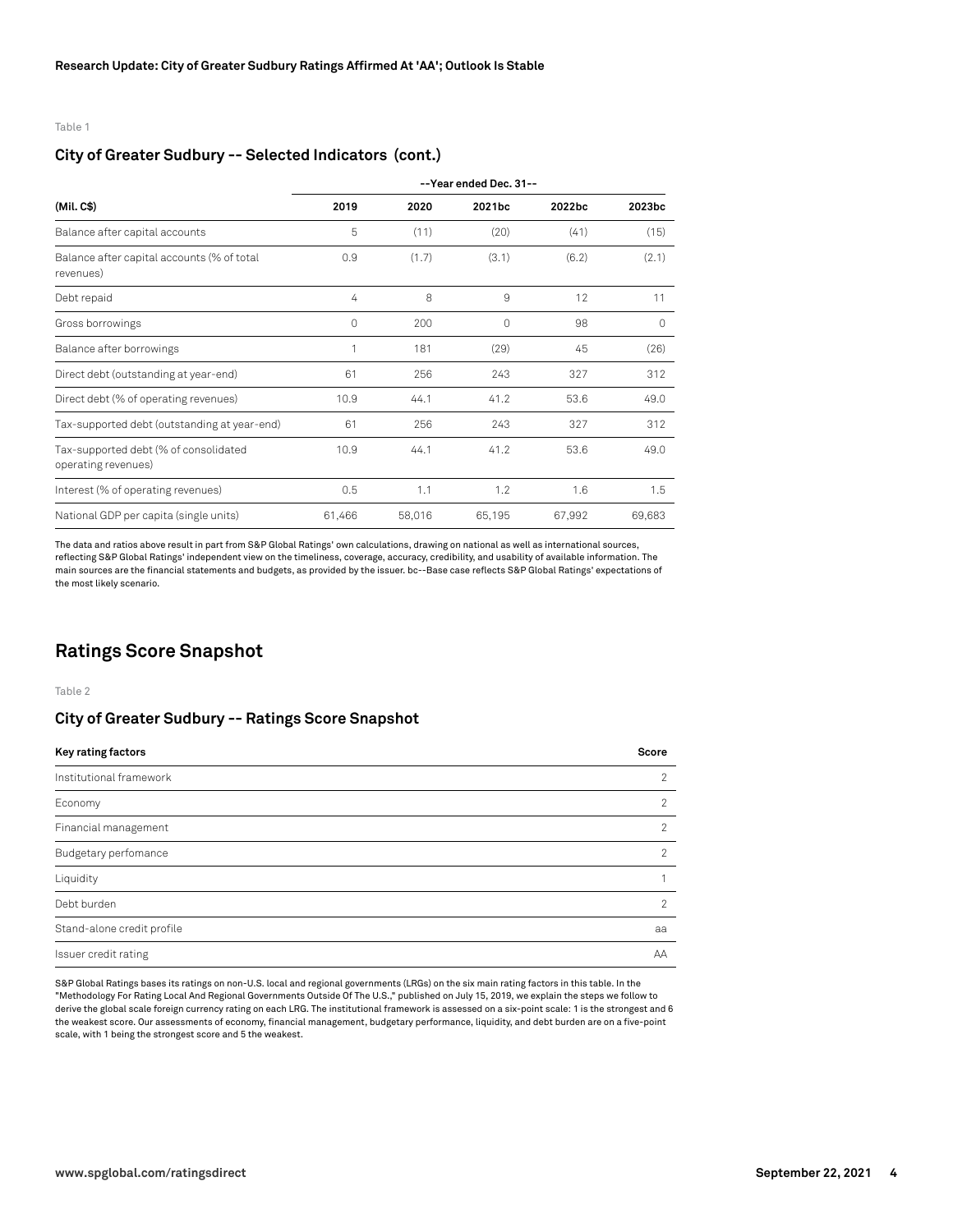# **Key Sovereign Statistics**

- Sovereign Risk Indicators, July 12, 2021. An interactive version is available at http://wwspratings.com/sri

# **Related Criteria**

- Criteria | Governments | International Public Finance: Methodology For Rating Local And Regional Governments Outside Of The U.S., July 15, 2019
- General Criteria: Principles Of Credit Ratings, Feb. 16, 2011

# **Related Research**

- Economic Outlook Canada Q3 2021: Growth Setback In The Spring Will Give Way To Summer Boom, June 25, 2021
- Institutional Framework Assessments For International Local And Regional Governments, Feb. 8, 2021
- S&P Global Ratings Definitions, Jan. 5, 2021
- Public Finance System: Canadian Municipalities, May 12, 2020
- Guidance: Methodology For Rating Local And Regional Governments Outside Of The U.S., July 15, 2019
- Guidance: Sovereign Rating Methodology, Jan. 22, 2019

In accordance with our relevant policies and procedures, the Rating Committee was composed of analysts that are qualified to vote in the committee, with sufficient experience to convey the appropriate level of knowledge and understanding of the methodology applicable (see 'Related Criteria And Research'). At the onset of the committee, the chair confirmed that the information provided to the Rating Committee by the primary analyst had been distributed in a timely manner and was sufficient for Committee members to make an informed decision.

After the primary analyst gave opening remarks and explained the recommendation, the Committee discussed key rating factors and critical issues in accordance with the relevant criteria. Qualitative and quantitative risk factors were considered and discussed, looking at track-record and forecasts.

The committee's assessment of the key rating factors is reflected in the Ratings Score Snapshot above.

The chair ensured every voting member was given the opportunity to articulate his/her opinion. The chair or designee reviewed the draft report to ensure consistency with the Committee decision. The views and the decision of the rating committee are summarized in the above rationale and outlook. The weighting of all rating factors is described in the methodology used in this rating action (see 'Related Criteria And Research').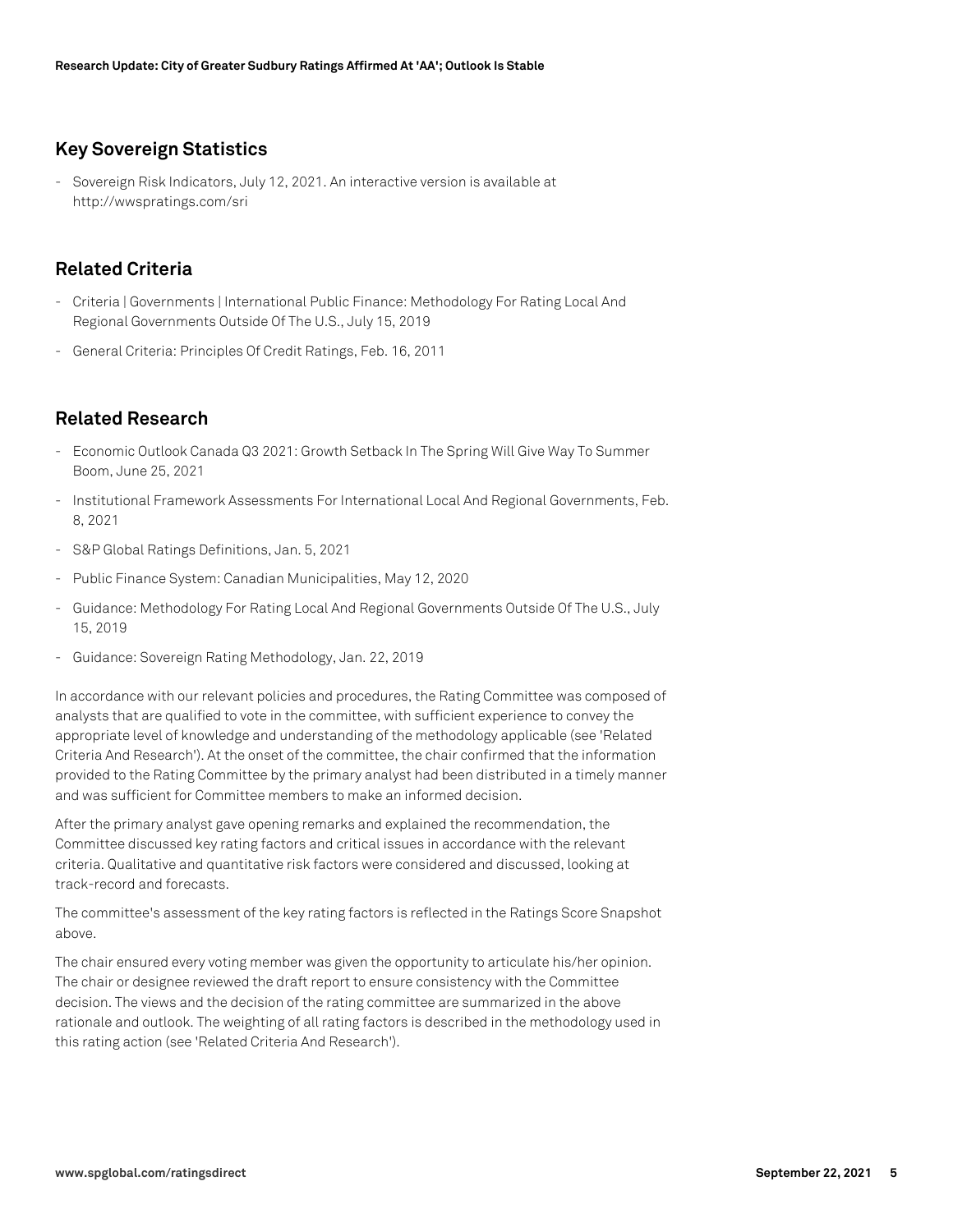# **Ratings List**

#### **Ratings Affirmed**

#### **Greater Sudbury (City of)**

Issuer Credit Rating AA/Stable/--

#### **Greater Sudbury (City of)**

Senior Unsecured AA

Certain terms used in this report, particularly certain adjectives used to express our view on rating relevant factors, have specific meanings ascribed to them in our criteria, and should therefore be read in conjunction with such criteria. Please see Ratings Criteria at www.standardandpoors.com for further information. Complete ratings information is available to subscribers of RatingsDirect at www.capitaliq.com. All ratings affected by this rating action can be found on S&P Global Ratings' public website at www.standardandpoors.com. Use the Ratings search box located in the left column.